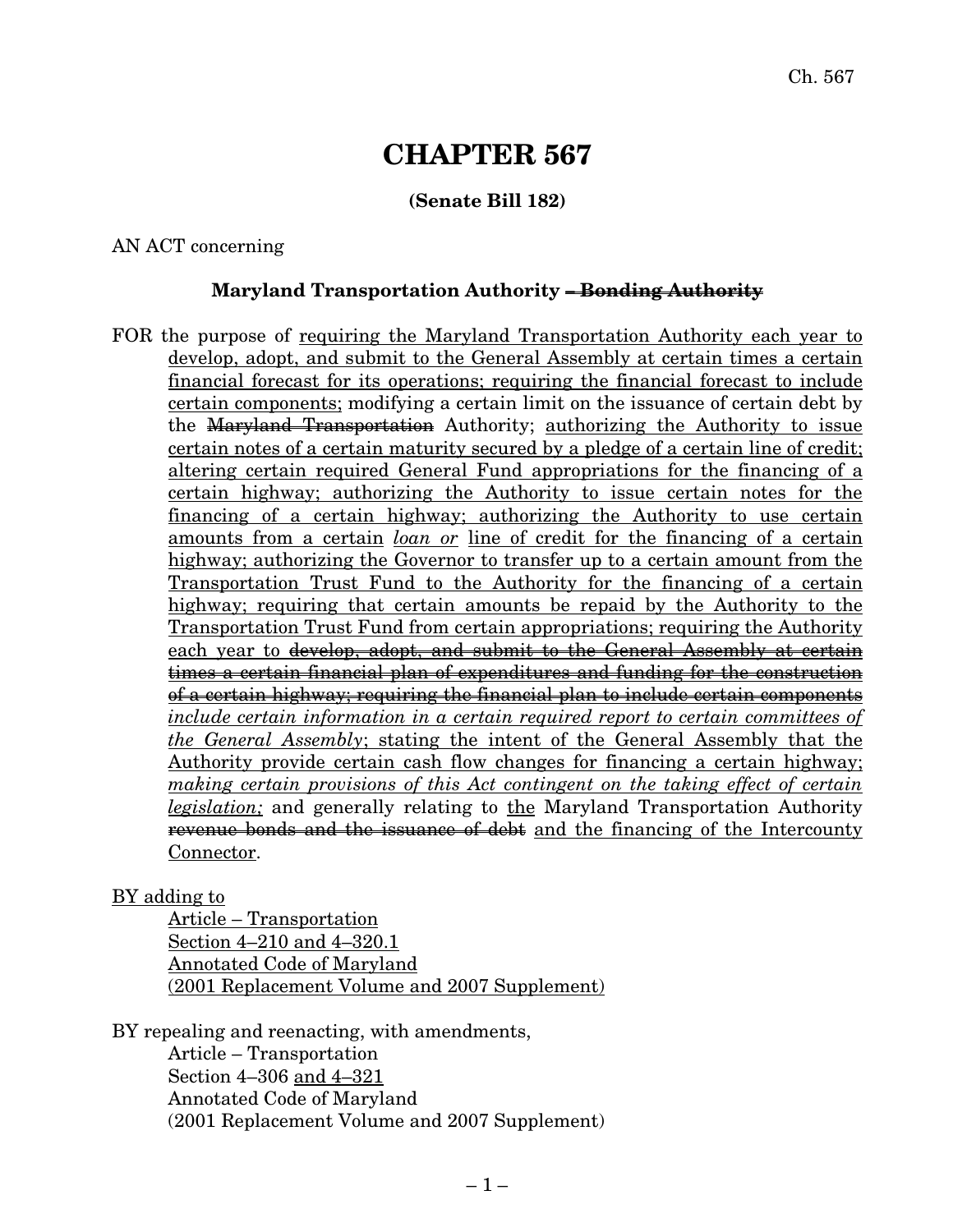*BY repealing and reenacting, with amendments, Article – Transportation Section 4–321(e)(2) Annotated Code of Maryland (2001 Replacement Volume and 2007 Supplement) (As enacted by Section 1 of this Act)*

SECTION 1. BE IT ENACTED BY THE GENERAL ASSEMBLY OF MARYLAND, That the Laws of Maryland read as follows:

#### **Article – Transportation**

**4–210.**

**(A) EACH YEAR, THE AUTHORITY SHALL DEVELOP AND ADOPT A 10–YEAR** *6–YEAR* **FINANCIAL FORECAST FOR THE OPERATIONS OF THE AUTHORITY.**

**(B) IN ACCORDANCE WITH § 2–1246 OF THE STATE GOVERNMENT ARTICLE, THE AUTHORITY SHALL SUBMIT TO THE GENERAL ASSEMBLY:**

**(1) A DRAFT OF THE FINANCIAL FORECAST ON SUBMISSION OF THE BUDGET BILL TO THE PRESIDING OFFICERS OF THE GENERAL ASSEMBLY; AND**

**(2) THE FINANCIAL FORECAST AS APPROVED BY THE AUTHORITY ON OR BEFORE JULY 1 OF EACH YEAR.**

**(C) THE FINANCIAL FORECAST SHALL INCLUDE THE FOLLOWING COMPONENTS:**

**(1) A SCHEDULE OF OPERATING EXPENSES;**

**(2) A SCHEDULE OF REVENUES, INCLUDING CONCESSIONS INCOME, INVESTMENT INCOME, OTHER INCOME, AND TRANSFERS FROM THE DEPARTMENT;**

**(3) A SCHEDULE OF TOLL REVENUES, INCLUDING THE AVERAGE TOLL PER VEHICLE, THE AVERAGE TOLL INCREASE, THE NUMBER OF PAID VEHICLES, AND THE TOLL REVENUE** *BY TOLL FACILITY* **BY TOLL FACILITY AND BY FISCAL YEAR;**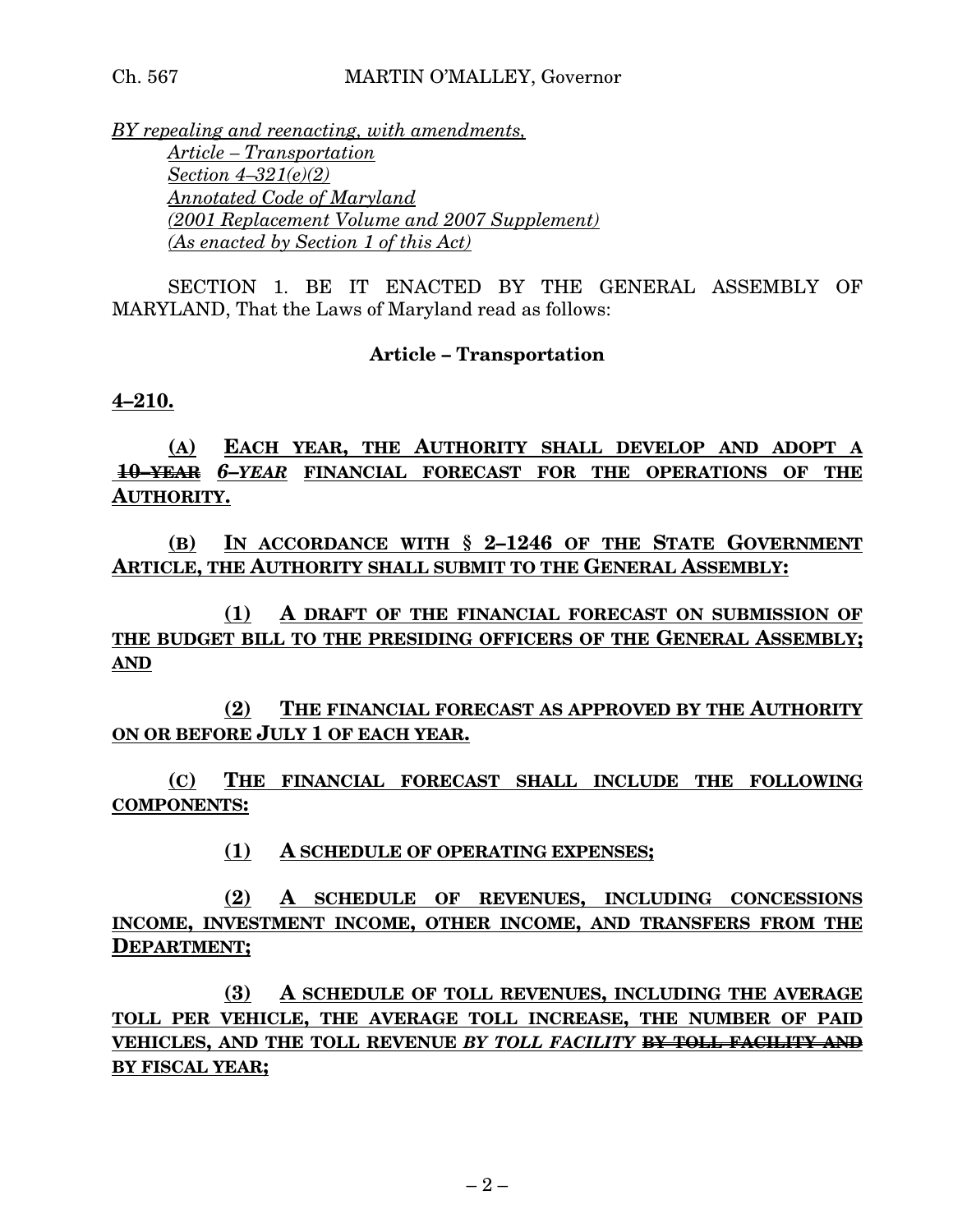**(4) A SCHEDULE OF PLANNED BOND ISSUANCES, INCLUDING A DETAILED SUMMARY OF BONDS ISSUED TO FUND THE CAPITAL PROGRAM AND BONDS ISSUED TO FUND CAPITALIZED INTEREST;**

**(5) A SCHEDULE OF DEBT SERVICE IN EACH FISCAL YEAR FOR EACH BOND ISSUANCE OF ALL DEBT ISSUED OR PLANNED TO BE ISSUED BY THE AUTHORITY, INCLUDING REVENUE BONDS AND CONDUIT FINANCING** *DEBT SERVICE ESTIMATES OF PLANNED BOND ISSUANCES***; AND**

**(6) A SUMMARY SCHEDULE FOR THE AUTHORITY THAT INCLUDES:**

- **(I) THE TOTAL CASH BALANCE;**
- **(II) THE AMOUNT OF THE CASH BALANCE THAT IS**

**ENCUMBERED;**

- **(III) THE ANNUAL CASH SURPLUS OR DEFICIT;**
- **(IV) REVENUES;**
- **(V) TRANSFERS TO THE DEPARTMENT FROM THE**

**AUTHORITY;**

- **(VI) TRANSFERS FROM** *TO* **THE AUTHORITY TO** *FROM* **THE**
- **DEPARTMENT;**
- **(VII) BOND SALES;**
- **(VIII) EXPENDITURES FOR DEBT SERVICE;**
- **(IX) OPERATING EXPENSES;**
- **(X) CAPITAL EXPENSES;**
- **(XI) MAINTENANCE AND OPERATIONS EXPENSE RESERVE**

**ACCOUNTS;**

- **(XII) FORECASTED BOND INTEREST RATES;**
- **(XIII) TOTAL BONDS OUTSTANDING; AND**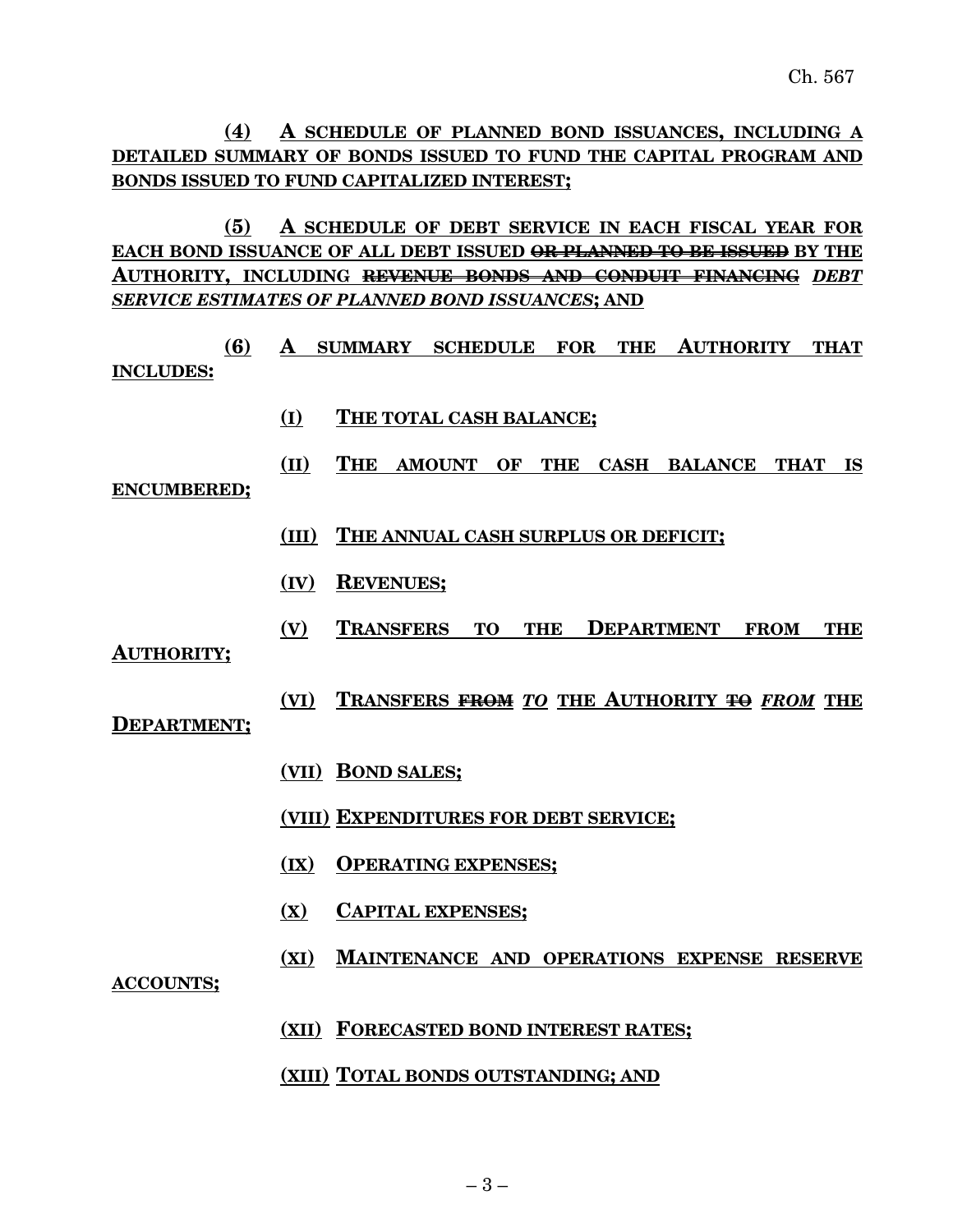# **(XIV) FINANCIAL COVERAGE RATIOS, INCLUDING THE RATIO OF TOTAL CASH TO TOLL REVENUES, THE DEBT SERVICE COVERAGE RATIO, AND THE RATE COVENANT COMPLIANCE RATIO.**

# **(D) THE FINANCIAL FORECAST SHALL INCLUDE, FOR EACH OF THE COMPONENTS SPECIFIED IN SUBSECTION (C) OF THIS SECTION:**

## **(1) ACTUAL INFORMATION FOR THE LAST FULL FISCAL YEAR; AND**

# **(2) FORECASTS OF THE INFORMATION FOR EACH OF THE 10** *6* **SUBSEQUENT FISCAL YEARS, INCLUDING THE CURRENT FISCAL YEAR, THE FISCAL YEAR FOR THE PROPOSED BUDGET, AND THE NEXT 8** *4* **SUBSEQUENT FISCAL YEARS.**

4–306.

(a) Except as provided in subsection (b) of this section, revenue bonds may be issued by the Authority:

(1) Without obtaining the consent of any instrumentality, agency, or unit of this State; and

(2) Without any proceedings or the happening of any conditions or things other than those specifically required by this subtitle.

(b) (1) *(I)* Revenue *SUBJECT TO SUBPARAGRAPH (II) OF THIS* **PARAGRAPH, REVENUE** bonds secured by toll revenue may be issued in any amount as long as the aggregate outstanding and unpaid principal balance of the revenue bonds secured by toll revenue and revenue bonds of prior issues does not exceed **[**\$1,900,000,000**] \$3,000,000,000** on June 30 of any year.

#### *(II) THE MAXIMUM AGGREGATE AMOUNT OF REVENUE BONDS THAT MAY BE OUTSTANDING AND UNPAID UNDER SUBPARAGRAPH (I) OF THIS PARAGRAPH SHALL BE REDUCED BY THE AMOUNT OF:*

# *1. ANY LOAN EXTENDED TO THE STATE UNDER THE FEDERAL TRANSPORTATION INFRASTRUCTURE FINANCE AND INNOVATION ACT; AND*

*2. ANY LINE OF CREDIT EXTENDED TO THE STATE UNDER THE FEDERAL TRANSPORTATION INFRASTRUCTURE FINANCE AND INNOVATION ACT, TO THE EXTENT THE STATE DRAWS ON THE LINE OF CREDIT.*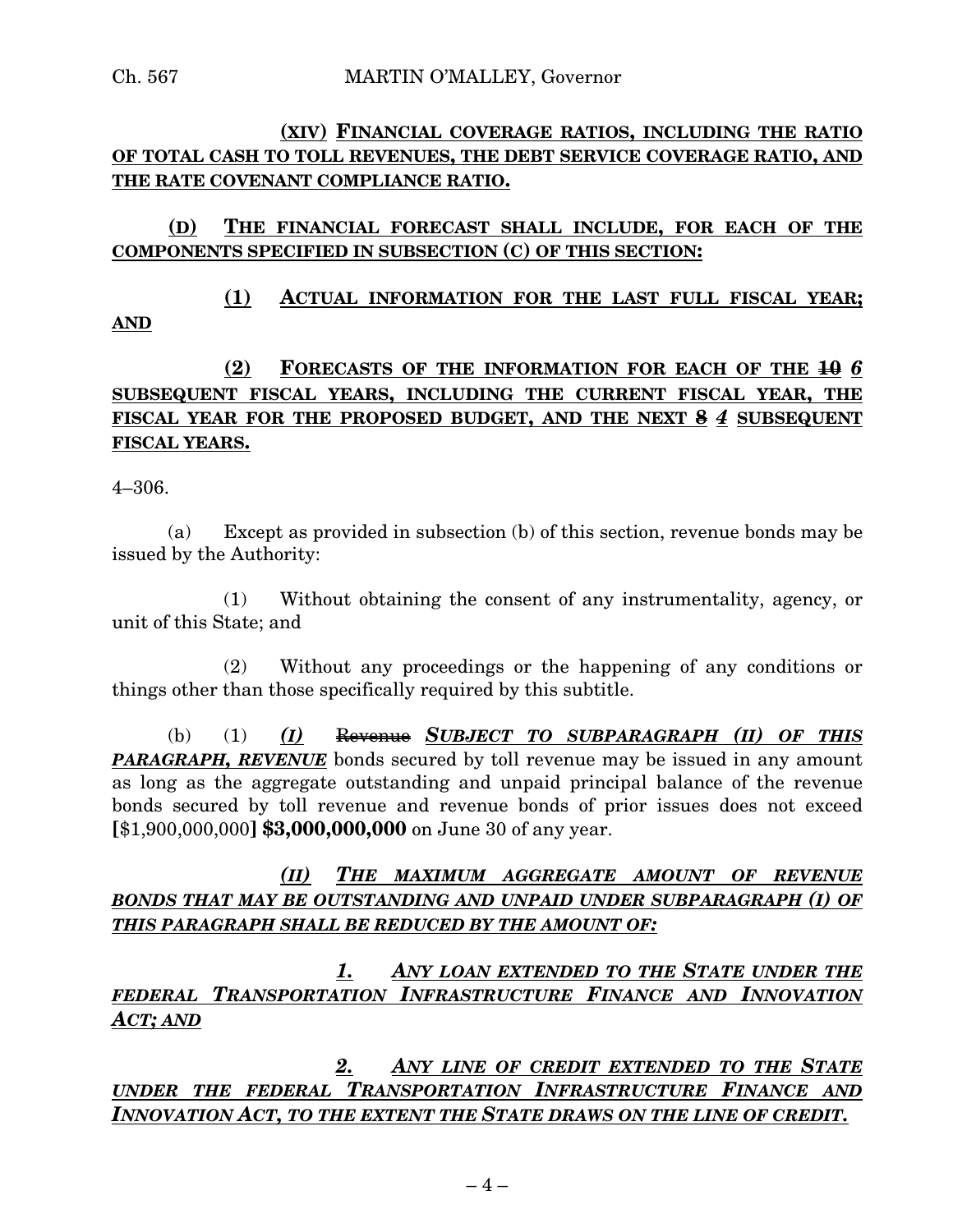(2) Except as otherwise provided in this section and  $\S$  4–205 of this title, without the approval of the General Assembly, the Authority may issue bonds to refinance all or any part of the cost of a transportation facility project for which the Authority previously issued bonds authorized under this subtitle.

#### **4–320.1.**

#### **(A) THE AUTHORITY MAY ISSUE BOND ANTICIPATION NOTES SECURED BY A PLEDGE OF A LINE OF CREDIT EXTENDED TO THE STATE UNDER THE FEDERAL TRANSPORTATION INFRASTRUCTURE FINANCE AND INNOVATION ACT.**

**(B) NOTES ISSUED UNDER THIS SECTION SHALL HAVE A MATURITY DATE** *OF UP TO* **3 YEARS AFTER THE DATE OF ISSUE.**

#### **(C) A PLEDGE OF A LINE OF CREDIT AS AUTHORIZED UNDER THIS SECTION DOES NOT CONSTITUTE THE PLEDGE OF FUTURE FEDERAL REVENUES, AND NOTES ISSUED UNDER THIS SECTION ARE NOT SUBJECT TO § 3–601(D) OF THIS ARTICLE OR § 4–320 OF THIS SUBTITLE.**

4–321.

(a) In this section, "Intercounty Connector" means the east–west multimodal highway in Montgomery and Prince George's counties between Interstate 270 and Interstate 95/U.S. Route 1, as described in the 2005 – 2010 Consolidated Transportation Plan.

(b) The State and the Authority shall finance the Intercounty Connector as provided in this section.

(c) The Authority shall:

(1) Issue not more than an aggregate principal amount of \$750,000,000 in bonds secured by a pledge of future federal aid; and

(2) Issue revenue bonds under this subtitle that are not secured by a pledge of future federal aid.

(d) The Governor shall transfer from the Transportation Trust Fund to the Authority for the Intercounty Connector \$22,000,000 in fiscal 2005 and \$38,000,000 in fiscal 2006.

(e) The Governor shall transfer to the Authority for the Intercounty Connector: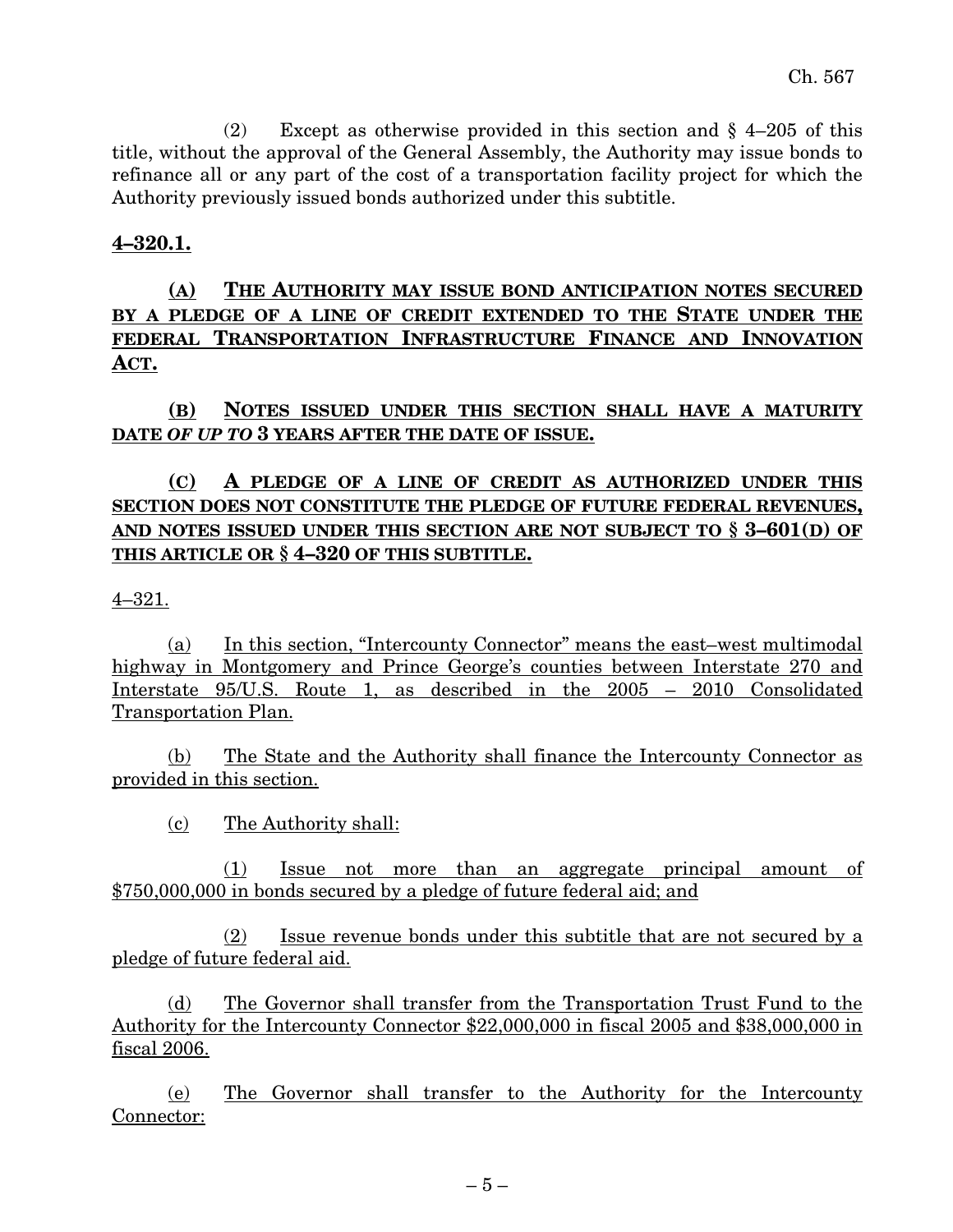(1) From the Transportation Trust Fund, at least \$30,000,000 each year for fiscal years 2007 through 2010;

(2) From the General Fund, an aggregate appropriation by fiscal year **[**2010**] 2012** equal to \$264,913,000, **[**with a payment of at least \$50,000,000 each year for fiscal years 2007 through 2010; and**] AS FOLLOWS:**

## **(I) \$53,000,000 FOR FISCAL YEAR 2007 AND FOR EACH OF FISCAL YEARS 2009 THROUGH 2011; AND**

#### **(II) \$52,913,000 FOR FISCAL YEAR 2012; AND**

(3) At least \$10,000,000 federal aid from any source in amounts as deemed prudent.

### **(F) (1) IN ADDITION TO OTHER AMOUNTS PROVIDED TO FINANCE THE INTERCOUNTY CONNECTOR UNDER THIS SECTION, THE AUTHORITY MAY:**

**(I) ISSUE BOND ANTICIPATION NOTES FOR THE INTERCOUNTY CONNECTOR SECURED BY A PLEDGE OF A LINE OF CREDIT EXTENDED TO THE STATE UNDER THE FEDERAL TRANSPORTATION INFRASTRUCTURE FINANCE AND INNOVATION ACT AS AUTHORIZED UNDER § 4–320.1 OF THIS SUBTITLE; AND**

**(II) USE UP TO AN AMOUNT APPROVED BY THE U.S. DEPARTMENT OF TRANSPORTATION FROM A** *LOAN OR* **LINE OF CREDIT EXTENDED TO THE STATE UNDER THE FEDERAL TRANSPORTATION INFRASTRUCTURE FINANCE AND INNOVATION ACT.**

**(2) (I) SUBJECT TO SUBPARAGRAPH (II) OF THIS PARAGRAPH, IN ADDITION TO AMOUNTS TRANSFERRED TO THE AUTHORITY UNDER SUBSECTIONS (D) AND (E)(1) OF THIS SECTION, THE GOVERNOR MAY TRANSFER UP TO \$75,000,000 FROM THE TRANSPORTATION TRUST FUND TO THE AUTHORITY FOR THE INTERCOUNTY CONNECTOR.**

**(II) ANY AMOUNTS TRANSFERRED FROM THE TRANSPORTATION TRUST FUND UNDER SUBPARAGRAPH (I) OF THIS PARAGRAPH SHALL BE REPAID BY THE AUTHORITY TO THE TRANSPORTATION TRUST FUND FROM THE GENERAL FUND APPROPRIATIONS TO THE AUTHORITY FOR FISCAL YEAR 2011 AND FISCAL YEAR 2012 UNDER SUBSECTION (E)(2) OF THIS SECTION.**

**[**(f)**] (G)** (1) On or before December 1 of each year *UNTIL COMPLETION OF CONSTRUCTION OF THE INTERCOUNTY CONNECTOR*, in accordance with §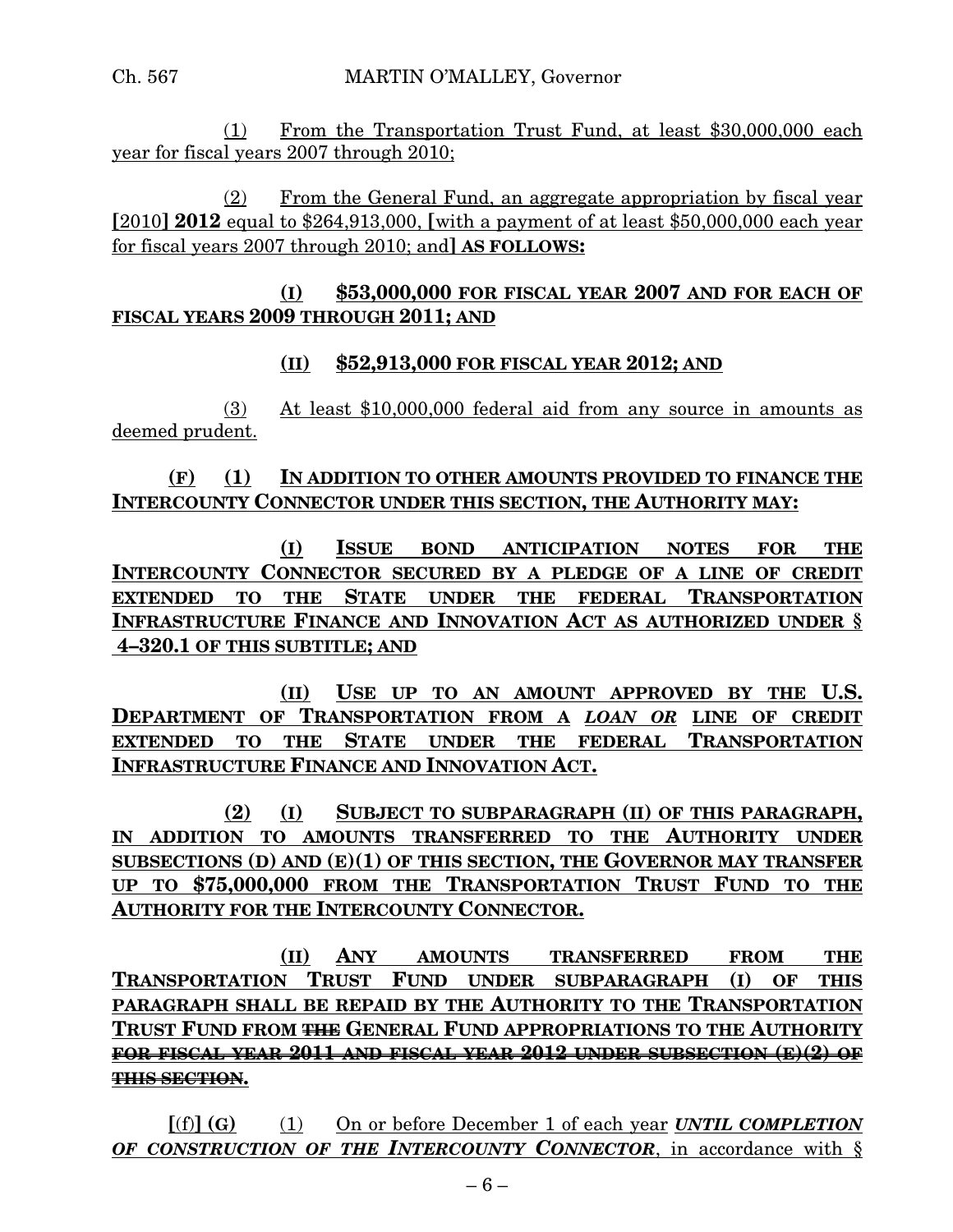2–1246 of the State Government Article, the Authority shall submit a report on the status of the Intercounty Connector to the Senate Budget and Taxation Committee, the House Appropriations Committee, and the House Committee on Ways and Means.

(2) The report required under this subsection shall include:

(i) An update on the progress of the project and a comparison of the actual progress to the project schedule provided to the committees in January 2005;

(ii) The revised estimate of the total project cost of the project and a statement of the reasons for any cost savings or cost overruns, relative to the estimate of  $$2,447,000,000$  provided to the committees in January 2005; and

(iii) A description of any changes to the financing plan for the project, including the impact of cost savings or cost overruns, and, consistent with the intent of the General Assembly to limit the overall amount of debt used for financing the Intercounty Connector, the specific identification of sources of funds that may be applied to address any cost overruns.*;*

**(H) (1) EACH YEAR UNTIL COMPLETION OF ALL CASH FLOW FOR THE INTERCOUNTY CONNECTOR, THE AUTHORITY SHALL DEVELOP AND ADOPT AN UPDATED DETAILED FINANCIAL PLAN OF EXPENDITURES AND FUNDING FOR THE INTERCOUNTY CONNECTOR.**

**(2) IN ACCORDANCE WITH § 2–1246 OF THE STATE GOVERNMENT ARTICLE, THE AUTHORITY SHALL SUBMIT A REPORT TO THE GENERAL ASSEMBLY ON THE FINANCIAL PLAN FOR THE INTERCOUNTY CONNECTOR:**

**(I) ON SUBMISSION OF THE BUDGET BILL TO THE PRESIDING OFFICERS OF THE GENERAL ASSEMBLY; AND**

# **(II) ON OR BEFORE JULY 1 OF EACH YEAR.**

**(3) THE REPORT REQUIRED UNDER THIS SUBSECTION SHALL INCLUDE REVENUES AND EXPENDITURES FOR EACH FISCAL YEAR BEGINNING WITH FISCAL YEAR 2004 AND CONTINUING THROUGH ANTICIPATED COMPLETION OF THE INTERCOUNTY CONNECTOR.**

#### **(4) THE REPORT SHALL INCLUDE:**

**(I)** *(IV)* **PLANNED EXPENDITURES BY YEAR, CATEGORIZED BY PLANNING AND ENGINEERING, RIGHT–OF–WAY ACQUISITIONS, AND CONSTRUCTION;**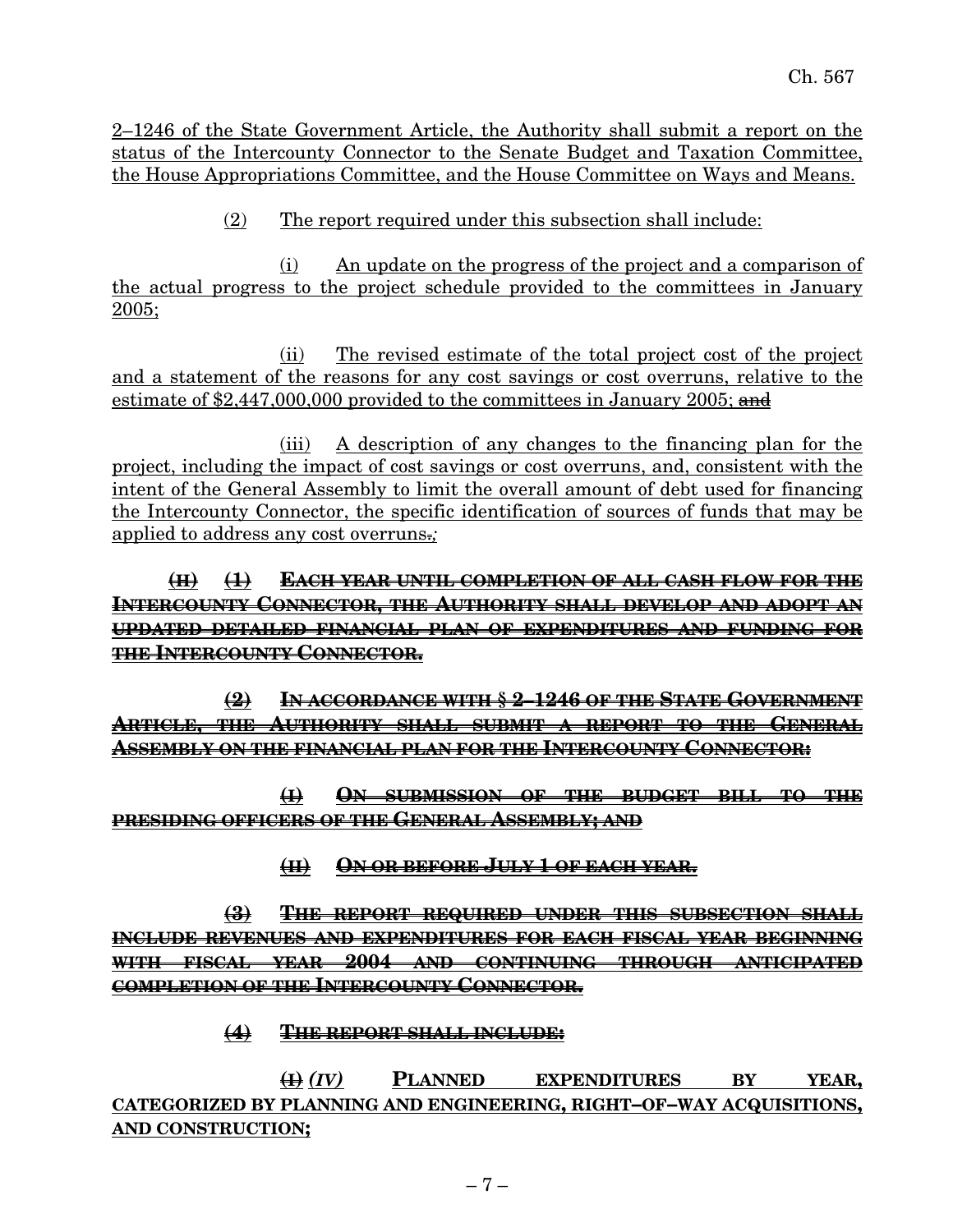Ch. 567 MARTIN O'MALLEY, Governor

#### **(II)** *(V)* **FUNDING SOURCES BY YEAR, CATEGORIZED BY:**

#### **1. GRANT ANTICIPATION REVENUE VEHICLE BOND**

#### **ISSUANCES;**

**FUND;**

- **2. TRANSFERS FROM THE TRANSPORTATION TRUST**
- **3. TRANSFERS FROM THE GENERAL FUND;**
- **4. FEDERAL FUNDS;**
- **5. AUTHORITY CASH RESERVES;**
- **6. AUTHORITY REVENUE BOND ISSUANCES;**

**7. DRAWS ON A** *LOAN OR* **LINE OF CREDIT EXTENDED TO THE STATE UNDER THE FEDERAL TRANSPORTATION INFRASTRUCTURE FINANCE AND INNOVATION ACT;**

- **8. BOND ANTICIPATION NOTES; AND**
- **9. ANY OTHER REVENUE SOURCE;**

**(III) NONOWNERSHIP–RELATED PROJECT COMPONENTS, BY COMPONENT, SUCH AS ENVIRONMENTAL MITIGATION, TEMPORARY CONSTRUCTION EASEMENTS, CONSTRUCTION ON ANY NON–STATE–OWNED ROAD, AND ANY OTHER CATEGORY IDENTIFIED BY THE AUTHORITY IN ITS TAX DUE DILIGENCE REVIEW;**

**(IV)** *(VI)* **A SCHEDULE OF DEBT SERVICE FOR THE GRANT ANTICIPATION REVENUE VEHICLE BOND ISSUANCES AND AUTHORITY REVENUE BOND ISSUANCES; AND**

**(V)** *(VII)* **FINANCING ASSUMPTIONS, INCLUDING MATURITIES OF BOND ISSUANCES AND FORECASTED INTEREST RATES.**

*SECTION 2. AND BE IT FURTHER ENACTED, That the Laws of Maryland read as follows:*

#### *Article – Transportation*

*4–321.*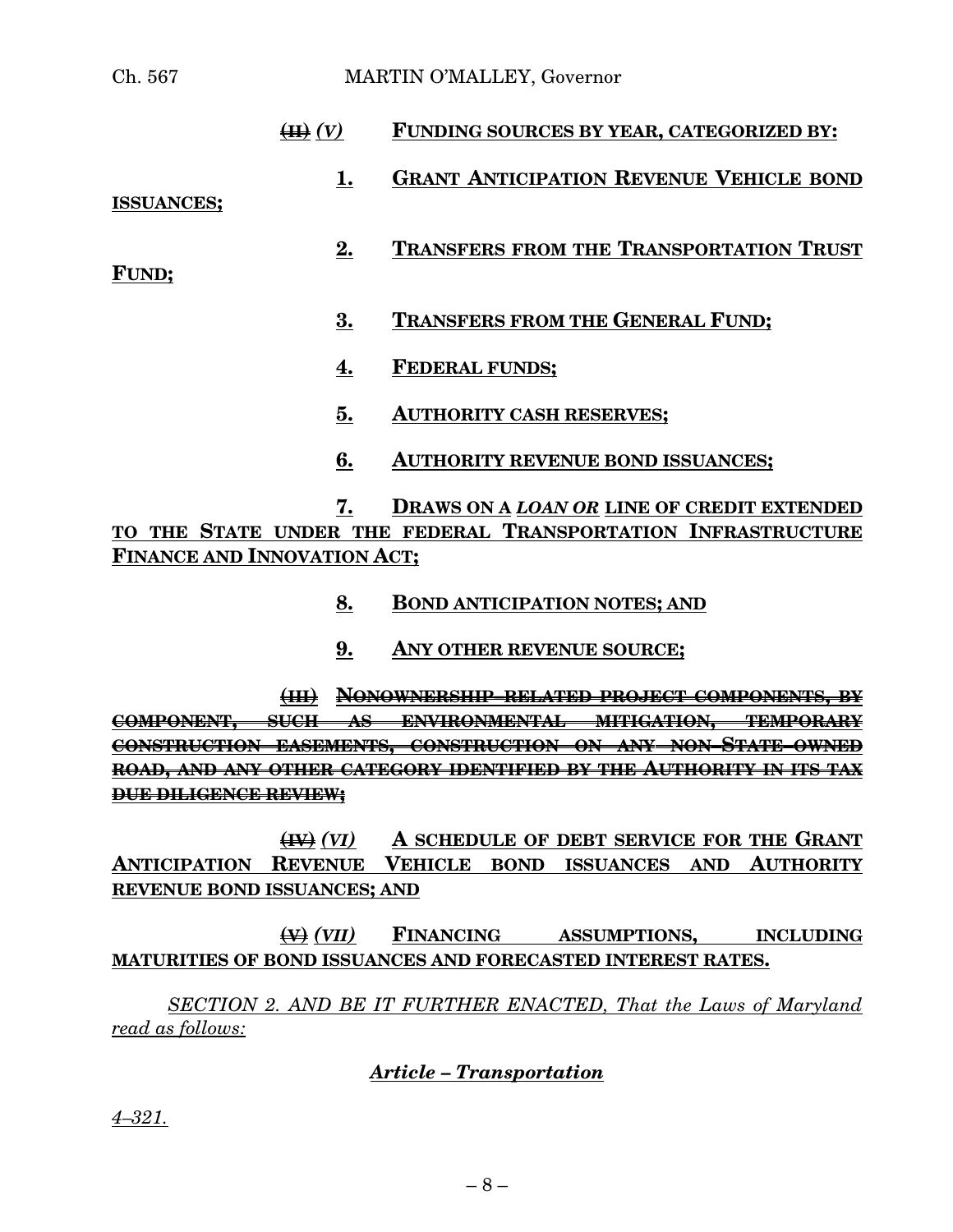*(e) The Governor shall transfer to the Authority for the Intercounty Connector:*

*(2) From the General Fund, an aggregate appropriation by fiscal year [2012] 2011 equal to \$264,913,000, as follows:*

*(i) \$53,000,000 for fiscal year 2007 [and for each of fiscal years 2009 through 2011; and];*

*(II) \$85,000,000 FOR FISCAL YEAR 2009;*

#### *(III) \$63,000,000 FOR FISCAL YEAR 2010; AND*

*[(ii)] (IV) [\$52,913,000] \$63,913,000 for fiscal year [2012] 2011; and*

SECTION 2. *3.* AND BE IT FURTHER ENACTED, That:

(a) It is the intent of the General Assembly that the Maryland Transportation Authority implement cash flow changes for financing the Intercounty Connector as follows:

(1) for fiscal year 2009, the principal amount of the second tranche of Grant Anticipation Revenue Vehicle ("GARVEE") bonds may be increased by \$17,000,000 to a total of \$425,000,000, plus any bond premium generated in conjunction with that issuance of GARVEE bonds;

(2) for fiscal year 2010:

(i) the Authority may issue up to a  $$75,000,000$   $\rightarrow$  vear bond anticipation note secured by a pledge of a line of credit extended to the State under the federal Transportation Infrastructure Finance and Innovation Act, and General Fund appropriations to the Authority in fiscal years 2011 and 2012 may be invested for the purpose of generating sufficient interest income to offset the interest cost of the  $\frac{3 - \text{year}}{2}$ bond anticipation note; and

(ii) the Authority may use up to \$75,000,000 from its fiscal year 2010 unencumbered cash balance and return a like amount to its unencumbered cash balance in fiscal year 2011 and fiscal year 2012 from the General Fund appropriations received in those fiscal years; and

(3) the Authority may borrow up to \$75,000,000 interest free from the Transportation Trust Fund, to be repaid by the Authority from General Fund appropriations received in fiscal years 2011 and 2012.